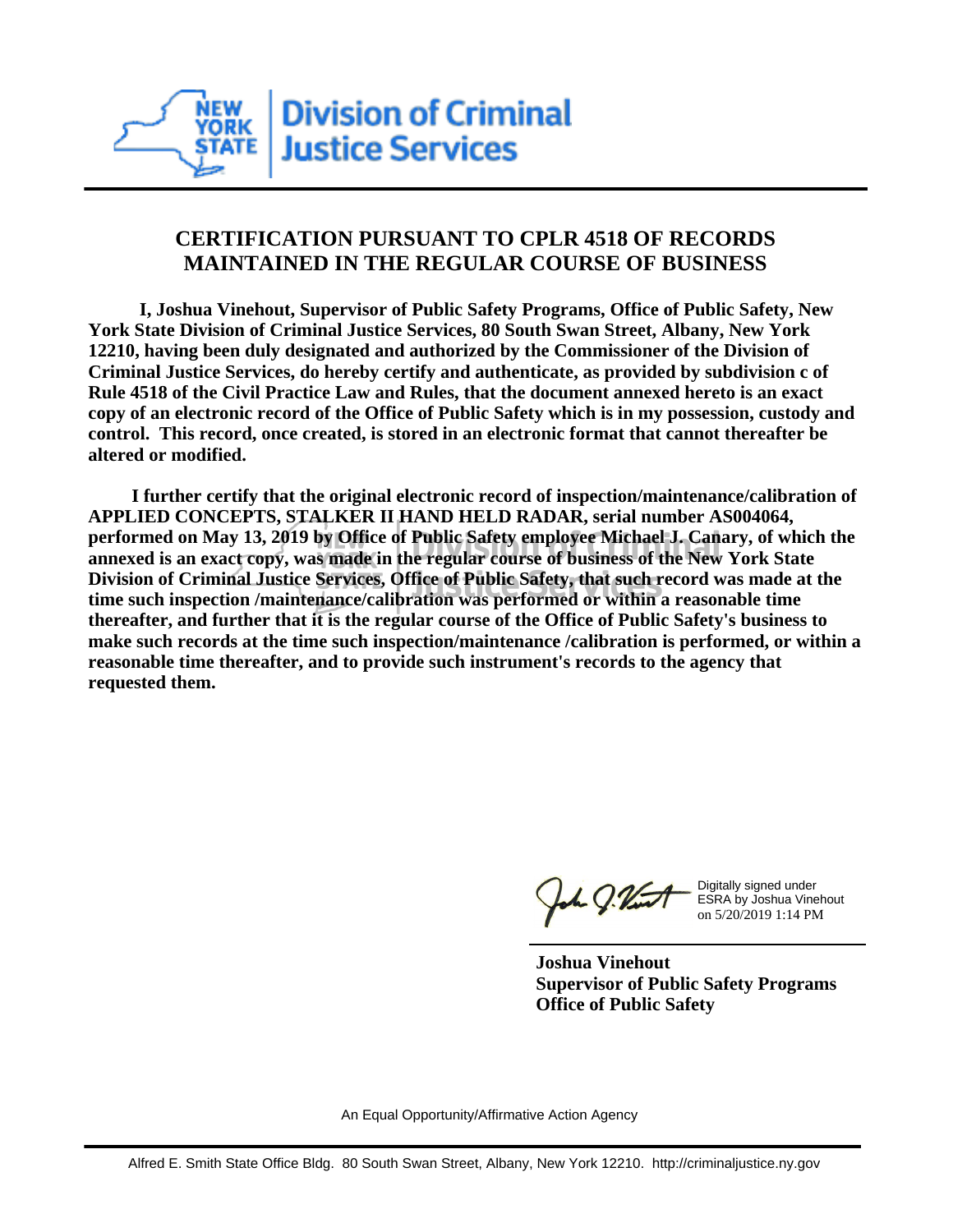## **RADAR RECORD OF INSPECTION / MAINTENANCE / CALIBRATION**

**Name of Submitting Agency: Stony Point Town Police Department Manufacturer: APPLIED CONCEPTS Model: STALKER II HAND HELD Date: May 13, 2019 Serial Number: AS004064** 

 **I hereby certify that APPLIED CONCEPTS RADAR, model STALKER II HAND HELD, serial number AS004064/ / N/A / / N/A, has been calibrated using standards whose accuracies are established by the National Bureau of Standards, or have been derived by the ratio type of self calibration techniques. Calibration has been effected by controlled tests performed on the date indicated above.**

| <b>Test No</b> | <b>Internal Standard</b>                   | <b>Test Result</b> |
|----------------|--------------------------------------------|--------------------|
|                | <b>PAS MPH</b>                             | <b>PAS MPH</b>     |
| <b>Test No</b> | <b>Certification Standard (Stationary)</b> | <b>Test Result</b> |
|                | 40 MPH                                     | 40 MPH             |
|                | 25 MPH<br>YORK                             | 25 MPH             |
| <b>Test No</b> | <b>Certification Standard (Moving)</b>     | <b>Test Result</b> |
|                | <b>40 MPH</b>                              | <b>15 MPH</b>      |
|                | <b>25 MPH</b>                              |                    |

**Turning Fork Certification / Date of Certification: May 13, 2019**

| <b>Serial Number</b> | Frequency | <b>Test Result</b> |  |
|----------------------|-----------|--------------------|--|
| FB269421             | 4166 HZ   | 40 MPH             |  |

**The above stated tuning fork has been tested and found to oscillate at 4166 Hertz. It will cause a calibration signal of 40 MPH when used with a Doppler traffic radar operating at 34,700 Mhz.**

| <b>Serial Number</b> | Frequency | <b>Test Result</b> |  |
|----------------------|-----------|--------------------|--|
| FA169733             | 2617 HZ   | 25 MPH             |  |

**The above stated tuning fork has been tested and found to oscillate at 2617 Hertz. It will cause a calibration signal of 25 MPH when used with a Doppler traffic radar operating at 34,700 Mhz.**

 **I further certify that the entries made in these records were made at the time that the inspection /maintenance/calibration of the above identified RADAR was performed, or within a reasonable time thereafter.**

 *page 1 of 2* 

Digitally signed under ESRA by Michael J. Canary on 5/13/2019 12:45 PM

**Michael J. Canary Highway Safety Equipment Technician Office of Public Safety**

**\_\_\_\_\_\_\_\_\_\_\_\_\_\_\_\_\_\_\_\_\_\_\_\_\_\_\_\_\_\_\_\_\_\_\_\_\_**